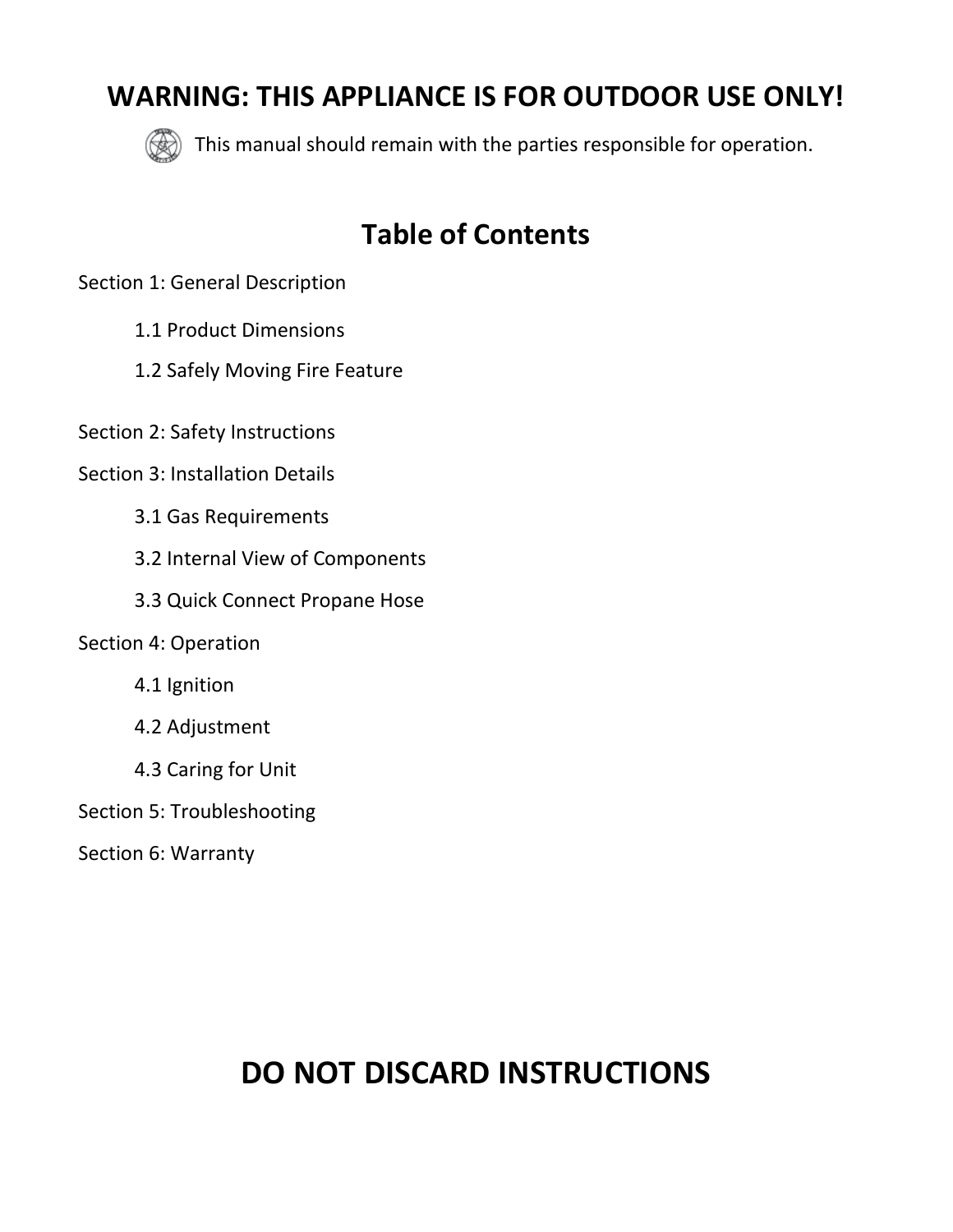# **Section 1 General Description**

# **1.1 Product Dimensions**

| <b>Overall Length</b> | 39"             |
|-----------------------|-----------------|
| <b>Overall Width</b>  | 39"             |
| <b>Overall Height</b> | 15 3/4"         |
| Surface               | $3 \frac{1}{2}$ |
| <b>Burner</b>         | 15"/65,000 BTUs |
| Weight                | 360 lbs.        |

Note: Enclosure should be located a minimum of 3-4ft. away from fire feature. Ensure the enclosure is not placed directly on/over the propane hose that could otherwise kink, pinch, or cut off the gas supply.

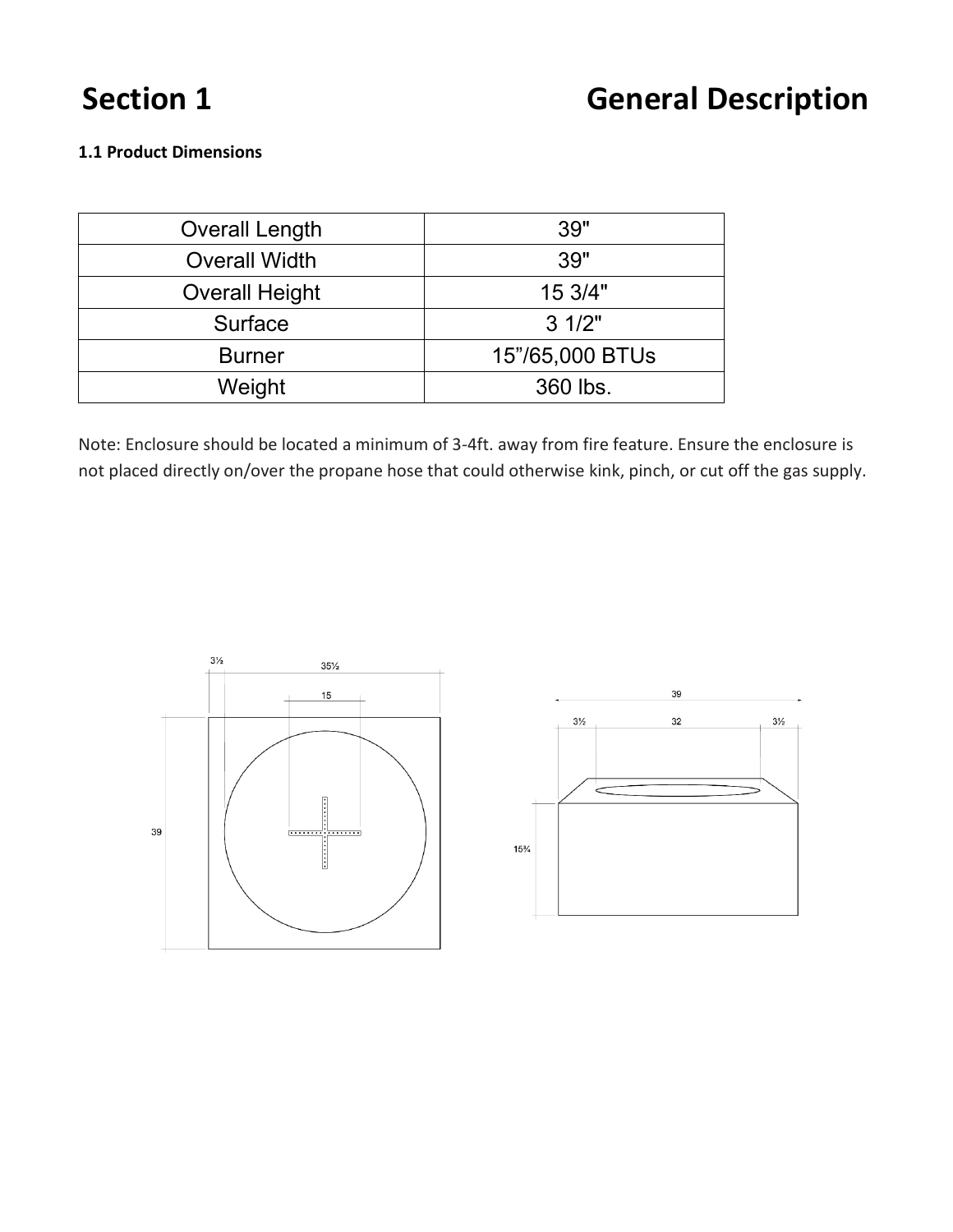# **1.2 Safely Moving Fire Feature**

- NEVER ATTEMPT TO MOVE YOUR FIRE FEATURE BY YOURSELF
- WRAP FURNITURE BLANKET AROUND THE ENTIRE BODY OF THE UNIT
- PLACE A PIECE OF ¾" PLYWOOD BETWEEN DOLLY AND THE FIRE FEATURE FOR INCREASED STABILITY WHILE MOVING
- USE DOLLY TO NAVIGATE THE UNIT TO THE FINAL POSITION



DO NOT USE A WHEELBARROW OR OTHER UNBALANCED EQUIPMENT TO MOVE UNIT



CAREFULLY REMOVE UNIT FROM CRATE AND PLACE ONTO MOVING DOLLY



PLACE FIRE FEATURE WITH BASE DOWN TO MOVE



PLACE FIRE FEATURE ON SIDE TO MOVE **\*SECURE PAN/BURNER PRIOR TO TILT\*** (ONLY FOR SQUARE OR RECTANGLE UNITS)



GENTLY PLACE FIRE FEATURE INTO FINAL POSITION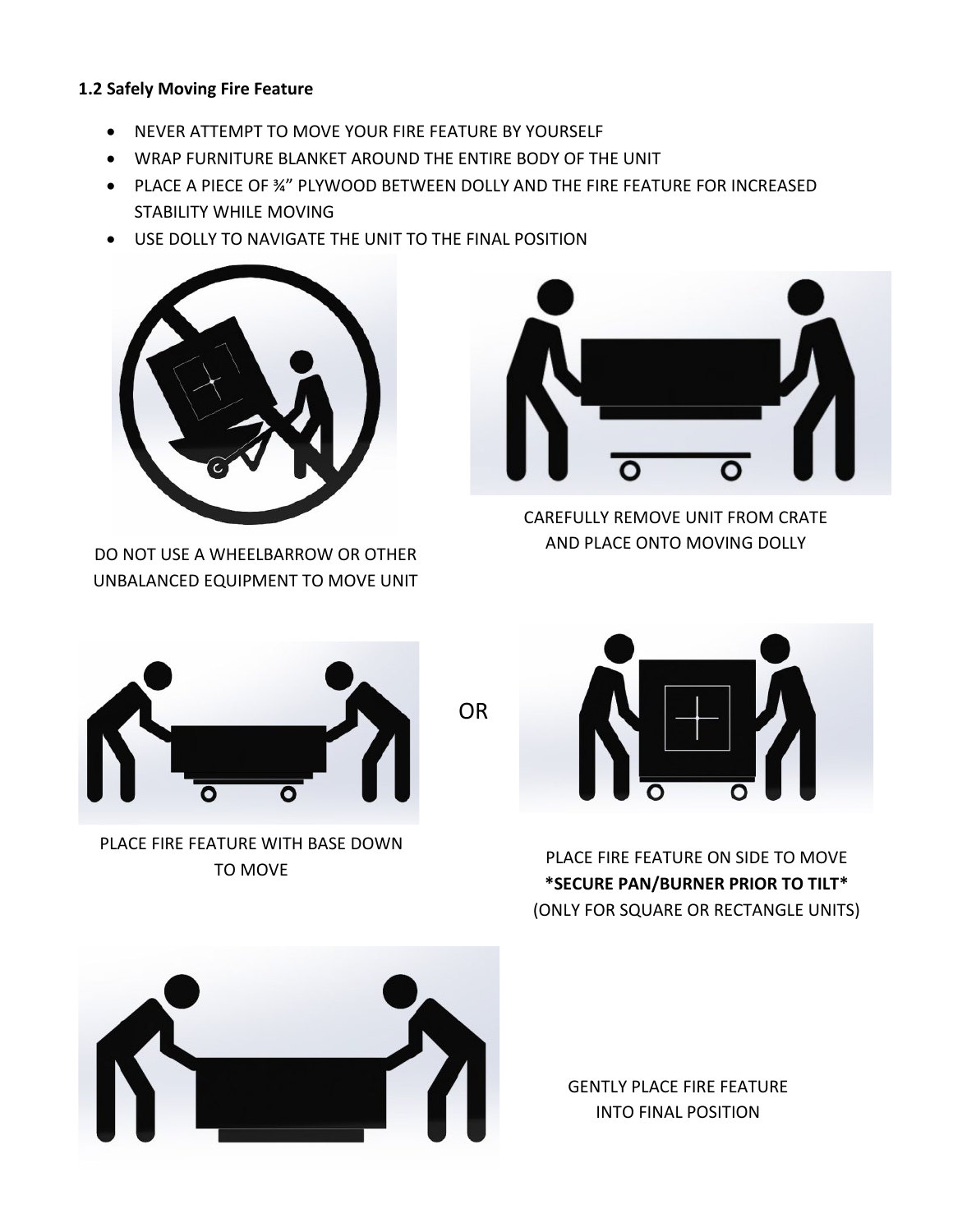

# **CALIFORNIA PROPOSITION 65**

**This product can expose you to Chromium, which is known in the state of California to cause cancer, birth defects or other reproductive harm.**

**(for more information, go to: www.p65warnings.ca.gov)**

Prior to installation, read and follow all warning notices and instructions provided with this product. Failure to do so may result in property damage, personal injury, and/or death. Improper installation and/or operation may result in exposure to carbon monoxide and flue gases which can cause serious injury, property damage, and/or death. For installations in the vicinity of occupied/living areas, Prism Hardscapes strongly recommends installation of carbon monoxide detectors within reach of this appliance and in any adjacent occupied spaces. Improper installation and/or operation will void warranty.

THIS APPLIANCE IS FOR USE WITH PROPANE GAS ONLY. AT NO TIME ARE SOLID OR ALTERNATIVE FUELS TO BE USED WITH THIS APPLIANCE.

Do not store or use gasoline or other flammable vapors and liquids within the vicinity of this or any other appliance.

Prism Hardscapes strongly recommends the installation of Carbon Monoxide detectors within reach of this appliance and in any adjacent occupied spaces.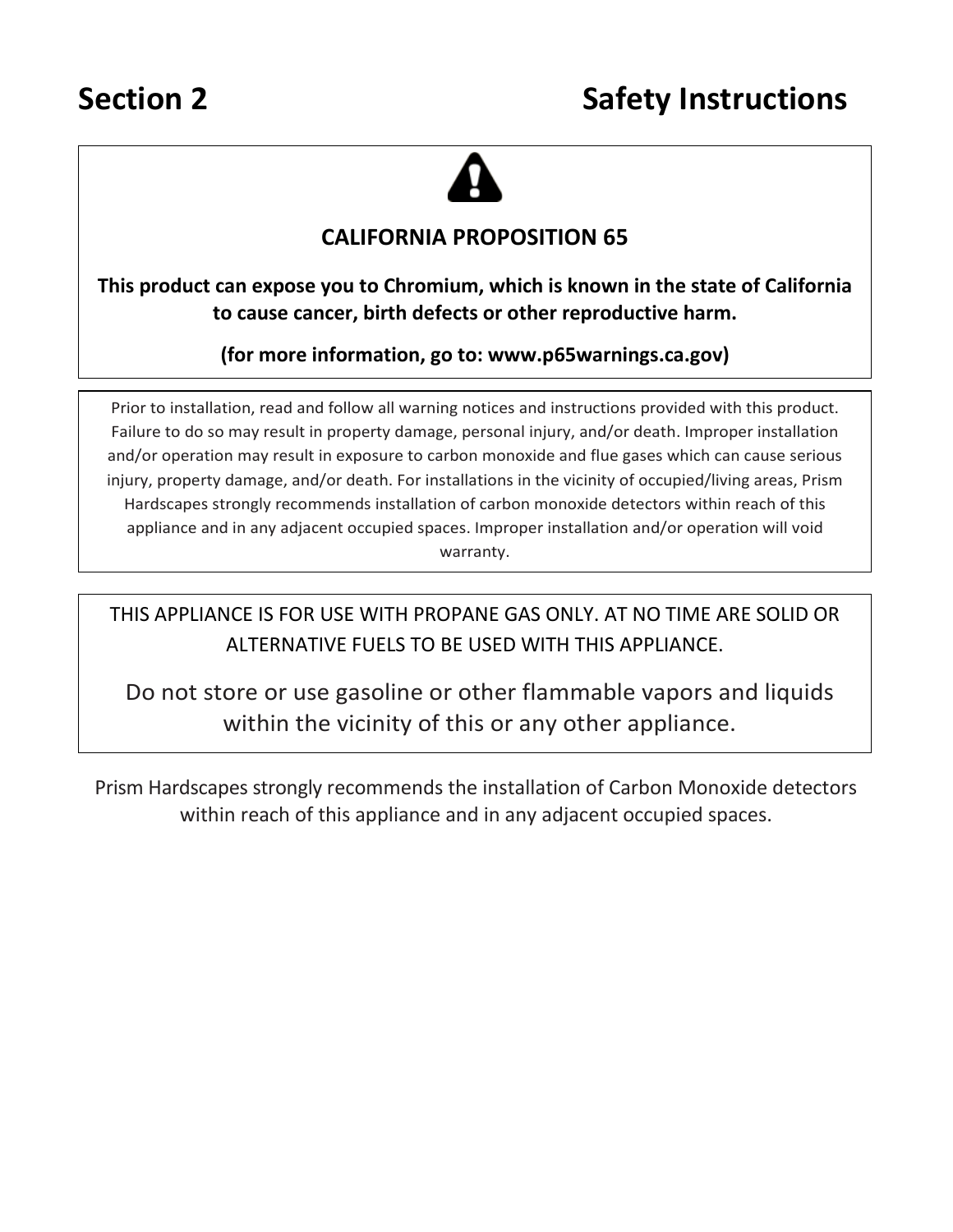# **WARNING**

Before installing this product, read and follow all warning notices and instructions provided. Failure to do so may result in serious injury, property damage and/or death. For additional product reference and copies of these instructions, visit our website at prismhardsacapes.com

# **WARNING** This appliance may produce carbon monoxide which has no odor. Using this appliance in an enclosed space such as a motorhome, camper, car or home may result in death. Appliance should be serviced annually, any parts that require replacement should be replaced only by a certified service professional using parts recommended by manufacturer. Do not alter any component or design of this unit as it may alter the operation and result in injury, property damage and/or death. Altering unit will also automatically void warranty. This fire feature is not intended for cooking. Do not place anything on or in fire feature. Never use fire feature in windy conditions. Do not touch hot surfaces, hot media (rocks/glass/etc.) or open flames. Do not reach, jump, or walk across unit, media or open flames. Do not ignite fire feature when media (rocks/glass/etc.) are wet. Doing so may cause media to crack and burst. It is important to inspect your fire feature before every use. Make sure there are no obstructions or combustible materials on or near unit. Wipe down surface of unit before every use and immediately clean any spills or messes on or around unit. Consistently check hoses and fittings for cracks, abrasions and leaks (at least once a month). Do not leave pets or children unattended around fire feature. Use the designated cover when unit is not in use. If burner goes out, immediately turn off propane gas and wait several minutes to ensure that there is no residual gas. Then turn gas back on and re-light burner. Inspect unit and components prior to initial start-up and before/after each use.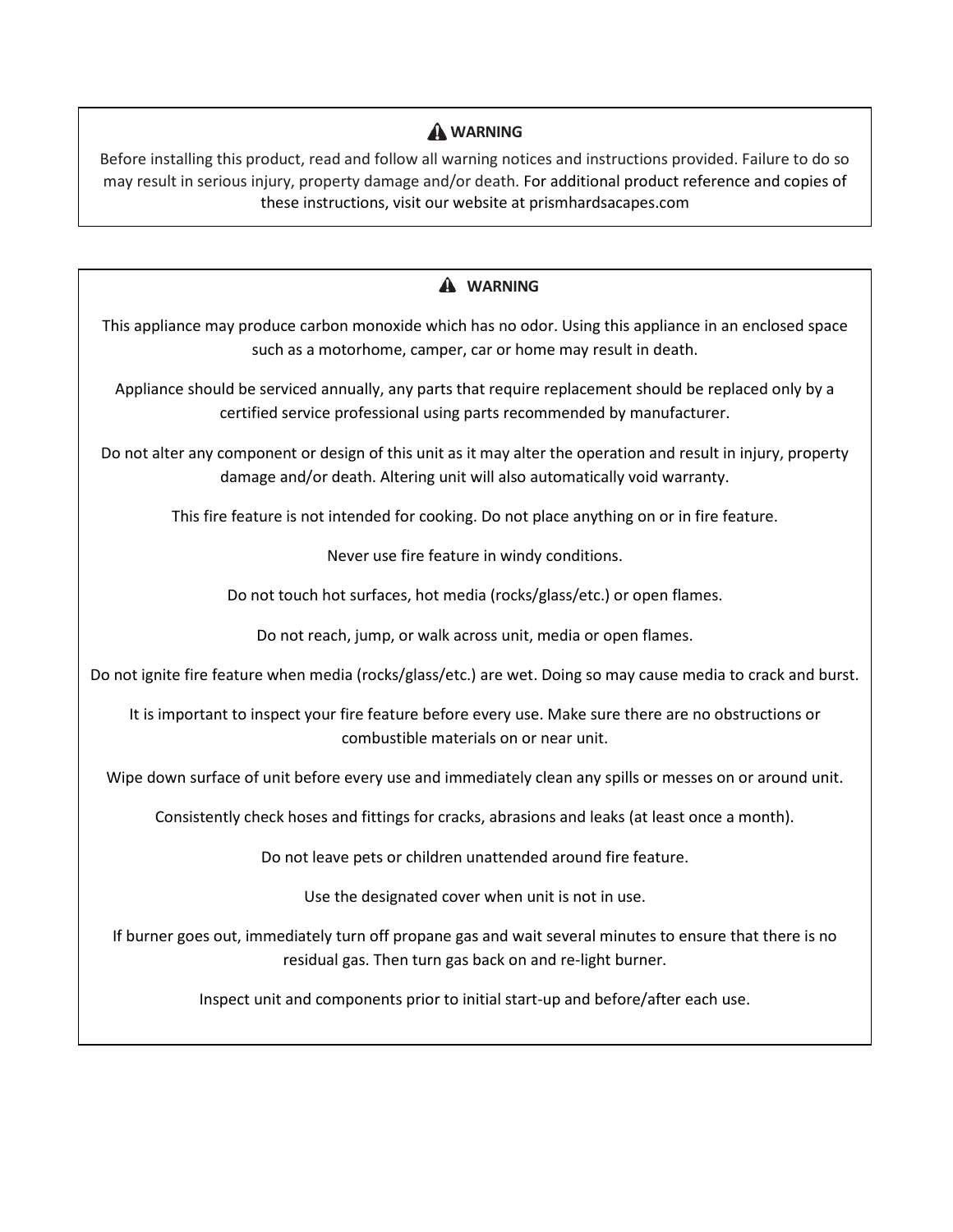# **Section 3 Installation Details**

# **3.1 Gas Requirements**

The fire feature should be placed on a flat and level surface. It will arrive with the burner and burner plate set inside the unit. Burner hardware has been installed at the factory but will need to be checked for proper tightness after transportation. Refer to the corresponding section below for set-up on your unit. All units must have clearance to combustible surface of 4ft on all sides & 6ft from the top.

# **3.1.1 Propane Gas**

Gas Pressure: 11 inches water column

Gas Input Flow: 65,000 BTUs/HR

Make sure the foundation is flat and level prior to placement. Units that use liquid propane will come with a burner, orifice, flex hose and regulator that will attach to the propane tank. This gas hose will need to go from the tank to the burner. The hose should connect from the key valve within the unit, through a vent underneath and to the propane tank. Make sure all fittings are tightened properly with a wrench, do not hand tighten! An additional flex hose will be attached to the other end of the key valve to the flare fitting at the bottom of the burner. The arrow on the key valve should be pointing the direction of the gas flow (towards the burner plate on your fire feature).

Fire features do not include propane cylinder; you will need to provide one. The liquid propane supply cylinder must be constructed and marked in accordance with the specifications for propane gas cylinders as required by the U.S. Department of Transportation (DOT).



# **3.2 Internal View of Components**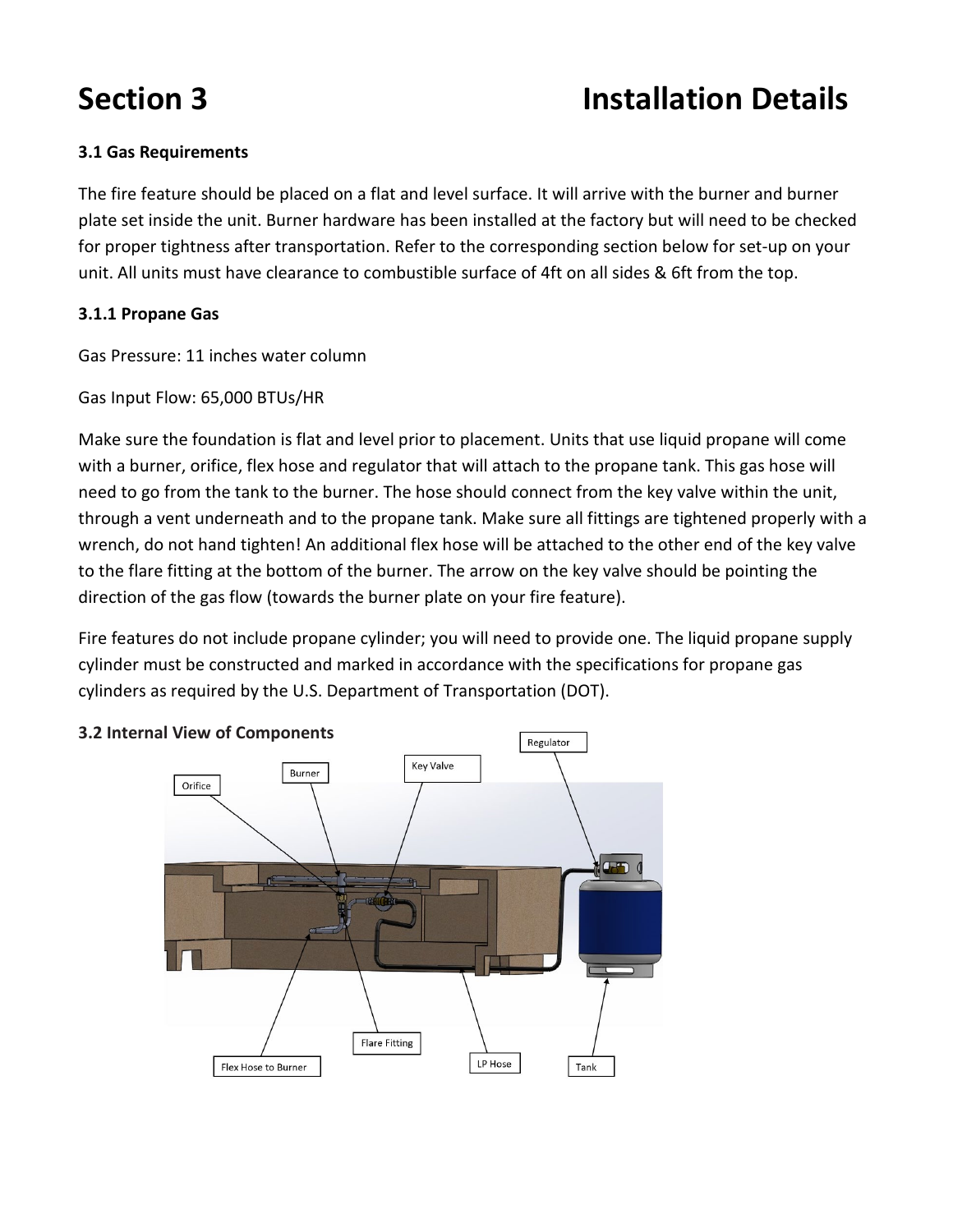# **3.3 Propane Gas Quick Connection**

The fire feature is equipped with a quick connect brass connection. Coupled with the brass connection on the propane hose to quickly and conveniently provide proper pressure to operate the fire feature as well as a sealed connection to the tank.

To Connect:

- 1. Pull the sleeve back on hose connection.
- 2. While sleeve is in the back position push onto connection on the fire feature receiver.
- 3. Release sleeve. (sleeve will automatically slide into place)
- 4. Gently tug/pull on the hose to ensure connection has been made.

## To Disconnect:

- 1. Push inwards on the connection, then pull back on the sleeve.
- 2. While the sleeve is in the back position pull away the connection on the fire feature receiver.
- 3. Release sleeve. (sleeve will automatically slide into place)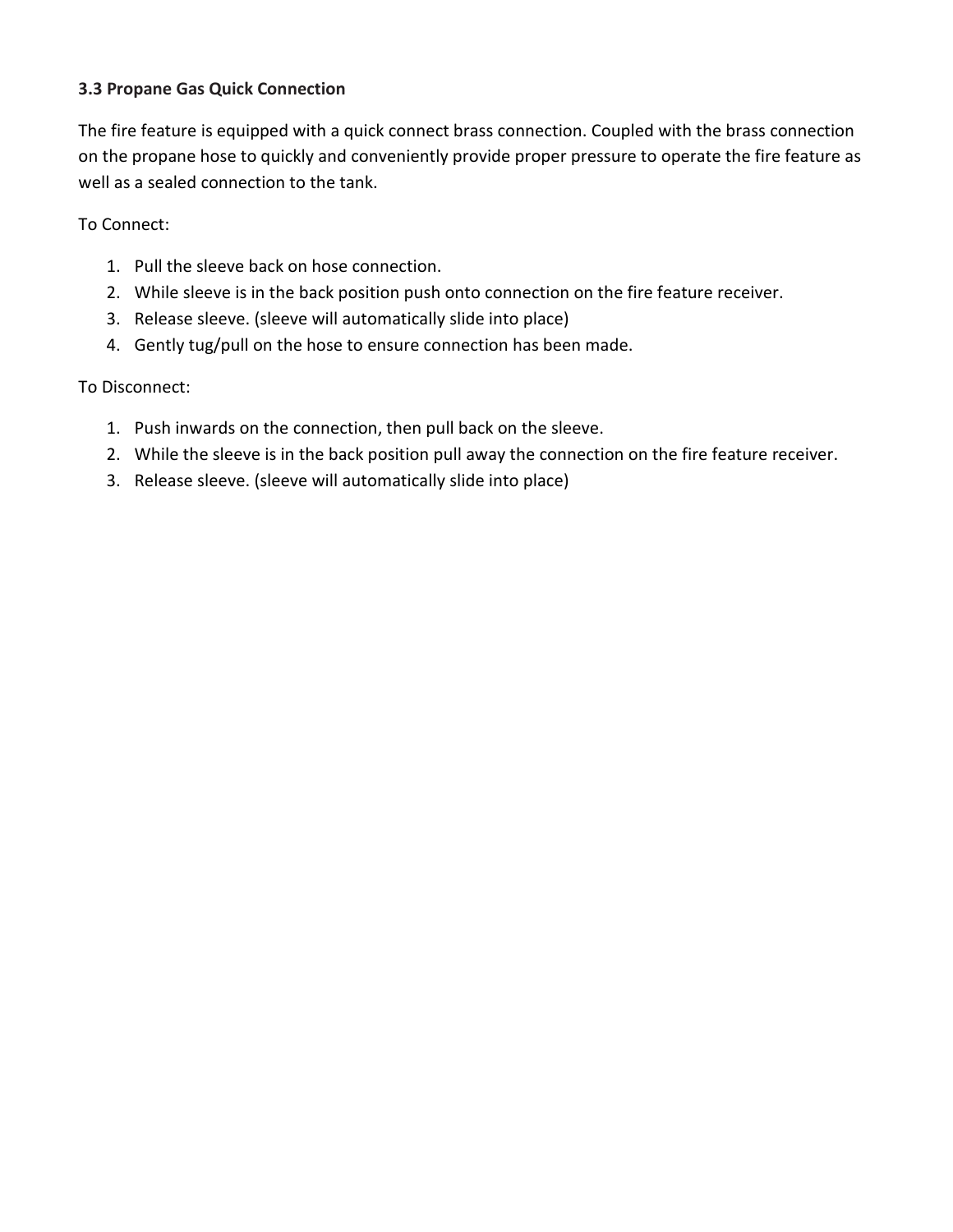# **Section 4 Departion**

# **4.1 Ignition**

Refer to the section below according to which ignition system you purchased. An initial burner test should be done prior to filling the pan with media (rocks/glass/etc.)

# **4.1.1 Manual Light**

You will need a fireplace lighter, do not use a match or cigarette lighter as they are much shorter and will light the fuel too close to the burner which may result in serious injury. Ignite your fireplace lighter and hold the tip close to the burner. Insert fire table key and turn it to the ON position to start gas flow to the burner- if you are using a propane tank unit, please note you will need to open the valve on your tank first. If your burner does not light within 5 seconds, turn key to the OFF position and wait 10 seconds before trying again. If the burner still does not light, call your local gas technician to determine if there is a problem. Once burner lights, immediately remove your hand and allow burner to operate for a few minutes before turning it off. Make sure the valve is properly closed every time you leave your fire feature unattended and remove key. For propane units, ensure that valve on tank is completely closed when fire feature is not use.

You are now ready to place the fire media onto the burner pan. Slowly pour media onto pan and spread evenly. Fire media should be sparsely spread out enough to cover pan. Only use the recommended amount of media in your unit (the amount provided), overfilling may result in smaller flame and gas buildup which may cause an explosion. Fresh air must be able to pass through the unit. Do not block or obstruct any vents on lower and upper parts of the fire feature. These are designed to ensure proper combustion and ensure no buildup of residual gases within the unit.

# **4.1.2 Electronic Ignition**

Prism Hardscapes offers a separate installation guide for the Electronic PH-Ignite System. All other electronic system guides must be requested from their corresponding manufacturers.

 **CAUTION: Open flames will ignite combustible materials such as clothing, fabric, hair, etc. which may result in serious injury, property damage and/or death. Be cautious of the open flames while burner is lit.**

# **4.2 Adjustment**

Allow the fire feature and media to cool down before moving or adjusting. This may take from 30 minutes to 1 hour depending on the size of the fire feature. Any shifting of fire media or feature should be done after the entire unit has cooled. Also prior to movement, ensure that all gas valves are completely closed and disconnected.

Refer to Section 1.5 for instructions on how to safely move your unit.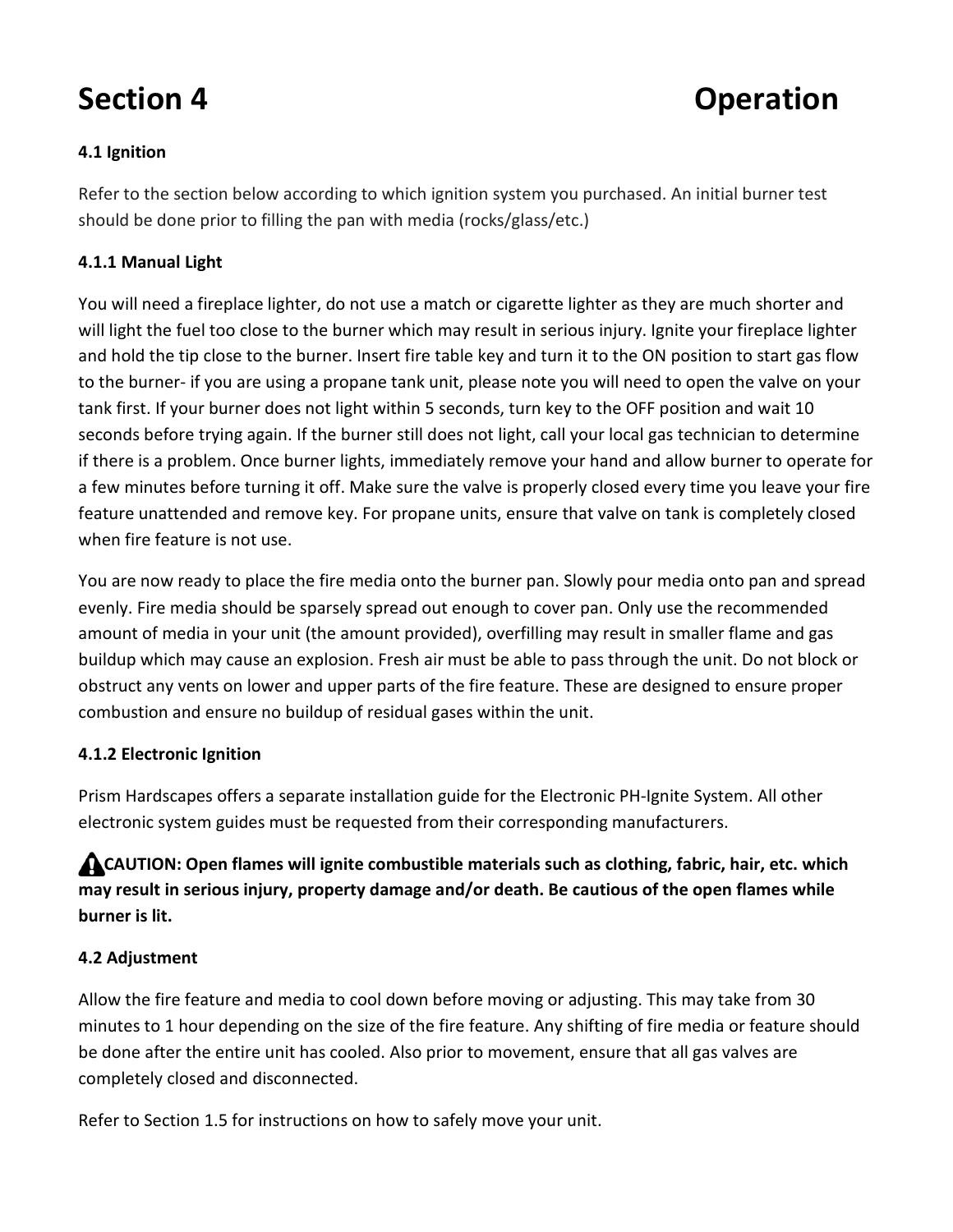# **4.3 Caring for Unit**

It is recommended to wipe the unit down before every use, and always clean any spills immediately so as not to allow stains to set in. Cleaning can be done with mild soap, water, and a rag. We also recommend resealing the unit after 2 years with a water-based concrete sealer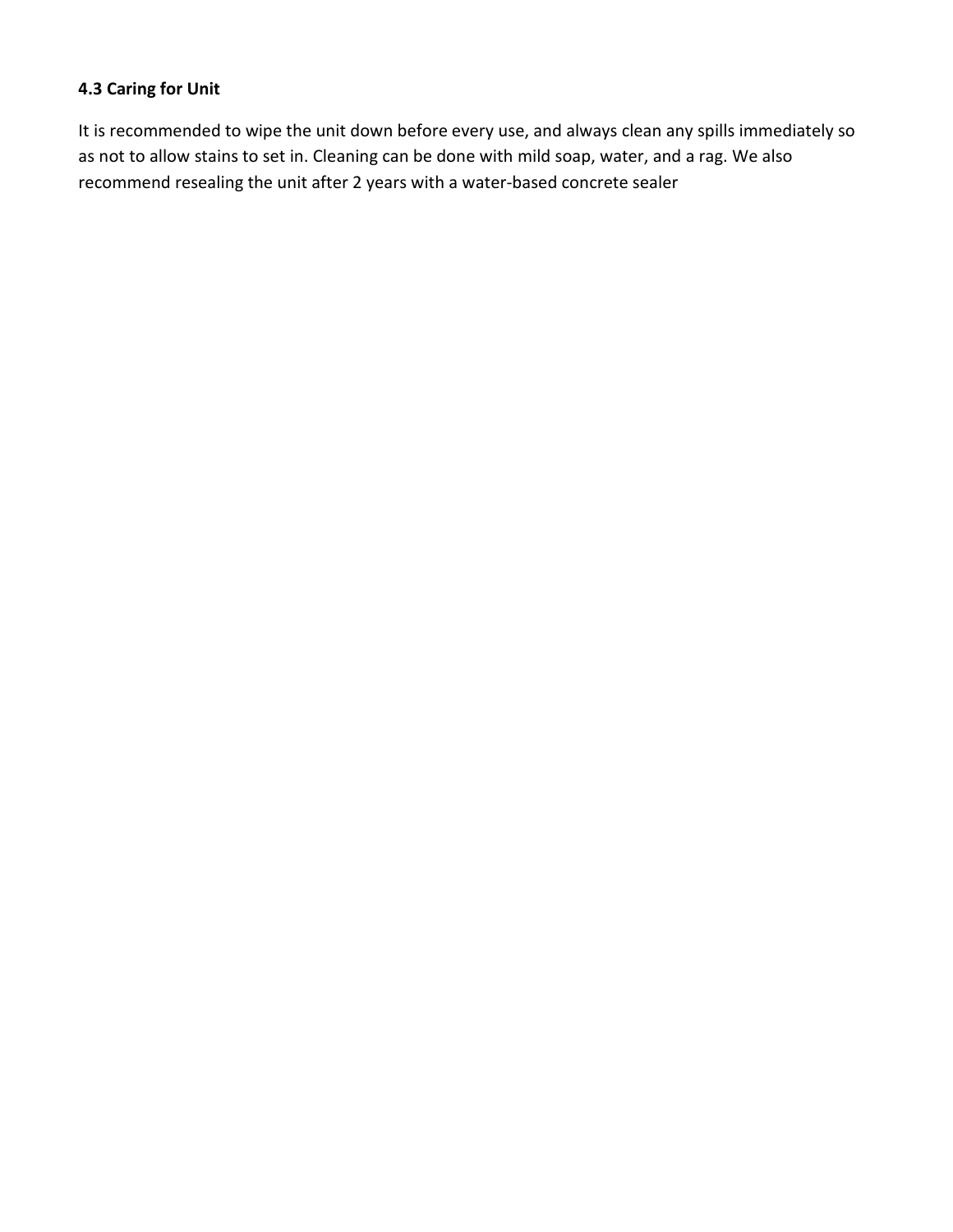Refer to the section below according to issue and gas source.

## **BURNER WILL NOT LIGHT**

| <b>Possible Cause</b>    | <b>How to Fix</b>                                                                                                                                                       |
|--------------------------|-------------------------------------------------------------------------------------------------------------------------------------------------------------------------|
| Air in Gas Line          | If newly installed, it may take several attempts to purge air from line.                                                                                                |
| Debris in Gas Line       | Confirm gas line is clear and free of obstruction (insulation, dirt, excess pipe sealer,<br>water, etc.). Clearing line of debris may require help from a professional. |
| Improper Gas<br>Pressure | Check if tank is low or empty, may need to refill or replace.                                                                                                           |

## **BURNER WILL NOT STAY LIT**

| <b>Possible Cause</b>                   | <b>How to Fix</b>                                                        |
|-----------------------------------------|--------------------------------------------------------------------------|
| Improper Gas<br>Pressure                | Check if tank is low or empty, may need to be refilled or replaced.      |
| <b>Improperly Applied</b><br>Fire Media | Media may be too dense; media will need to be reduced and evenly spread. |

## **NOISE**

Note: Only use propane gas hose supplied by the manufacturer as they have been tested for noise.

| <b>Possible Cause</b>           | <b>How to Fix</b>                                                                                                                |
|---------------------------------|----------------------------------------------------------------------------------------------------------------------------------|
| Gas Hose<br><b>Restrictions</b> | Remove any tight bends or kinks in gas supply hose.                                                                              |
| Excessive Gas Flow              | Check gas regulator and reset if not within factory recommendations (Refer to the<br>subsection for your gas type in Section 3). |

## **UNIT IS SMOKING**

| <b>Possible Cause</b>       | <b>How to Fix</b>                                                                                                  |
|-----------------------------|--------------------------------------------------------------------------------------------------------------------|
| Poor Fuel Quality           | Propane Gas Units: Inspect propane tank and hose, one or both may need to be<br>refilled or replaced.              |
| Excessive Flame<br>Blockage | Separate and spread media (rocks or glass) evenly to allow flames to spread and<br>pass-through media more evenly. |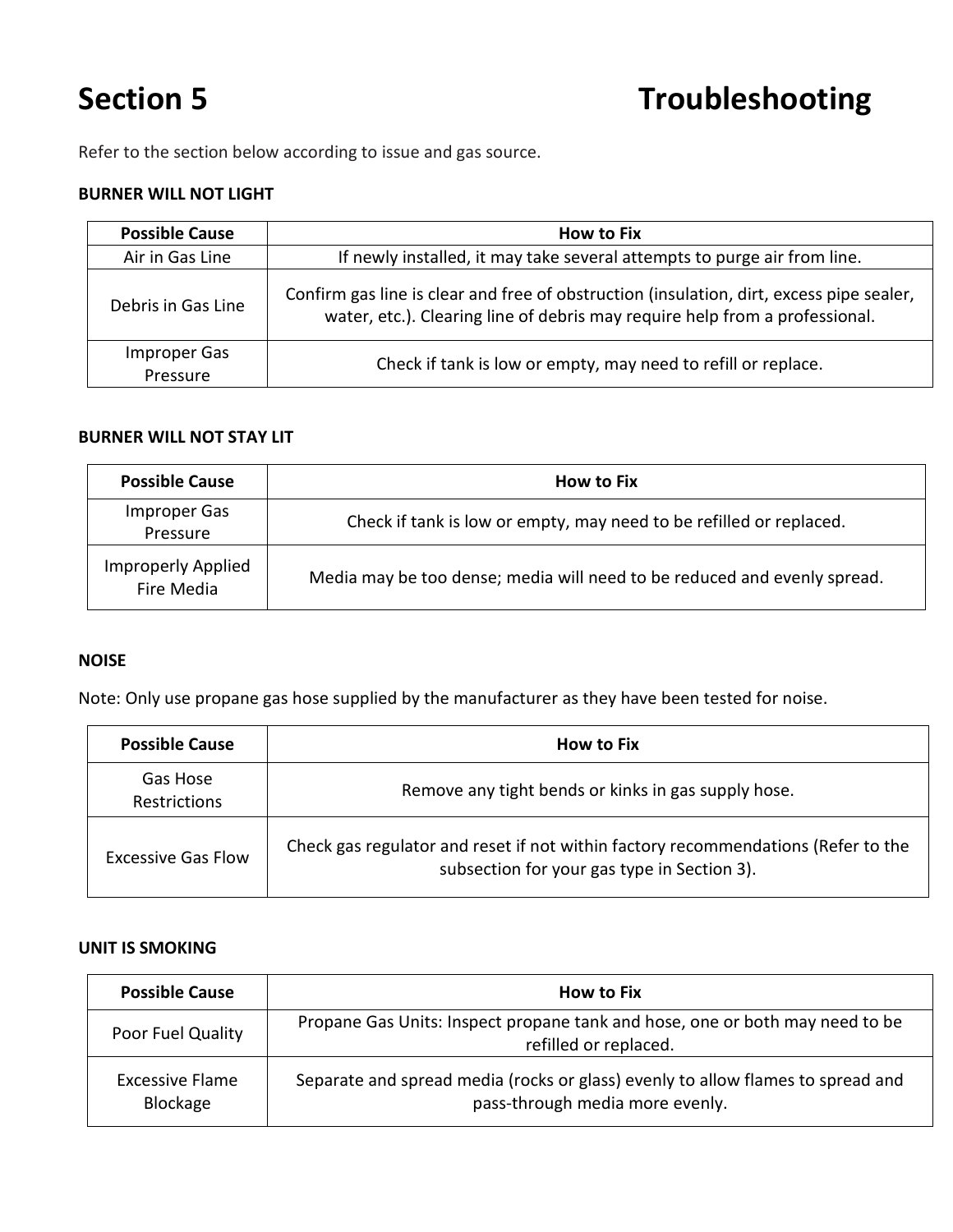## **BURNER FLAME IS TOO HIGH OR TOO LOW**

| <b>Possible Cause</b>                            | <b>How to Fix</b>                                                                                                                       |
|--------------------------------------------------|-----------------------------------------------------------------------------------------------------------------------------------------|
| <b>Incorrect Gas Supply</b><br>Pressure          | Propane Gas Units: Inspect propane tank and hose, one or both may need to be<br>refilled or replaced.                                   |
| <b>Blocked burner ports</b><br>or burner orifice | Clear burner ports and orifice of foreign particles or debris and wipe clean.                                                           |
| Improper Orifice Size                            | Verify burner orifice is the proper size for the fuel being used. Consult with factory by<br>emailing tech-support@prismhardscapes.com. |

## **UNIT PRODUCING UNWANTED ODORS**

| <b>Possible Cause</b> | <b>How to Fix</b>                                                                      |
|-----------------------|----------------------------------------------------------------------------------------|
| Gas Leak              | DO NOT OPERATE -but leave gas source on/open (the gas should be flowing through        |
|                       | the hose up to the igniter valve). Inspect hose(s), check for any leaks at all         |
|                       | connections and fittings by using soapy water, checking for bubbles. If leak is found, |
|                       | turn off gas immediately and contact support for replacement component(s).             |
|                       | If no leak is found, inspect propane tank for damage or defect; tank may need to be    |
|                       | replaced.                                                                              |

# **BATTERY IGINITION**

| <b>Possible Cause</b> | <b>How to Fix</b>                                                                                   |
|-----------------------|-----------------------------------------------------------------------------------------------------|
| Dead Battery          | If you do not hear the igniter sparking or producing a spark test/change the require<br>AA battery. |
| Not Lighting          | Igniter: check battery.                                                                             |
|                       | Igniter: check igniter probe wire connection behind battery housing. (if faulty call                |
|                       | support, 951-600-1123)                                                                              |
|                       | Fuel: check fuel source/hose.                                                                       |

## **COLOR FADING**

| <b>Possible Cause</b> | <b>How to Fix</b>                                                                                                                |
|-----------------------|----------------------------------------------------------------------------------------------------------------------------------|
| Exposure              | Concrete Units: Purchase cement sealer at your local brick and mortar retailer and<br>apply a coat to concrete areas every year. |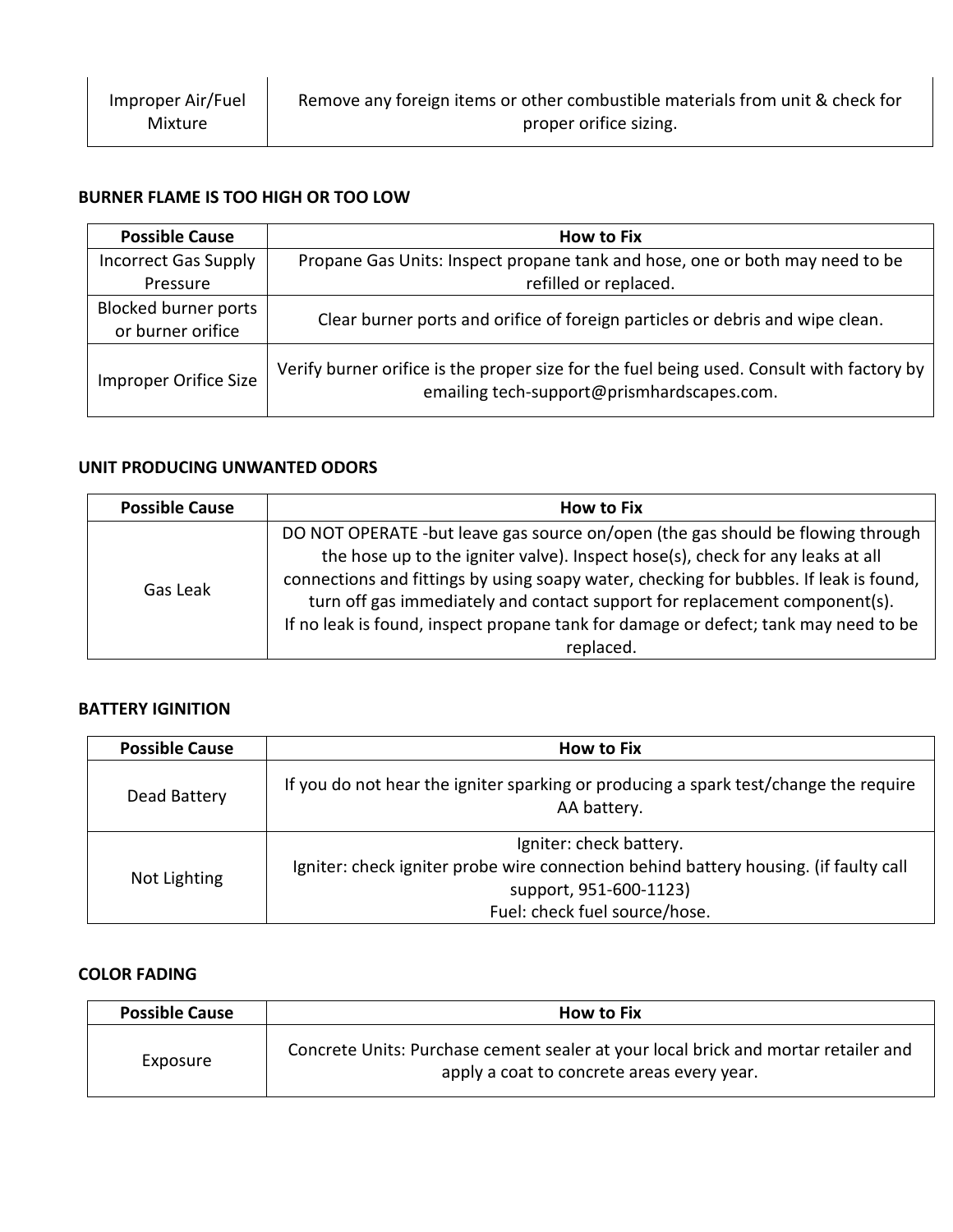# **Section 6 Warranty**

Prism Hardscapes LLC offers a 1-year limited warranty against manufacturer defects. Prism Hardscapes will repair or replace product which has been proven to be defective in workmanship and/or material. If unit is confirmed defective and is not repairable by a qualified Prism Hardscapes representative, the unit will be replaced FOB PRISM HARDSCAPES facility. The buyer must provide proof of purchase along with date of delivery to the end user and arrange shipping associated with the replacement of the unit. Prism Hardscapes will not be responsible for any defects resulting from misuse, user error, installation error, abuse, repair or alteration. The use of wood or fuels other than those specified for use with this unit by Prism Hardscapes will void warranty immediately. Under no circumstances will Prism Hardscapes be liable for incidentals or consequential damage resulting from defective products. This warranty is Prism Hardscapes' sole warranty, all others expressed or implied whether of merchantability, fitness of purpose or otherwise, are therefore disclaimed by Prism Hardscapes. Prism Hardscapes is not responsible for any injury or mishap related to misuse, abuse, or lack of judgment in choosing fire display locations.

[warranty@prismhardscapes.com](mailto:warranty@prismhardscapes.com)